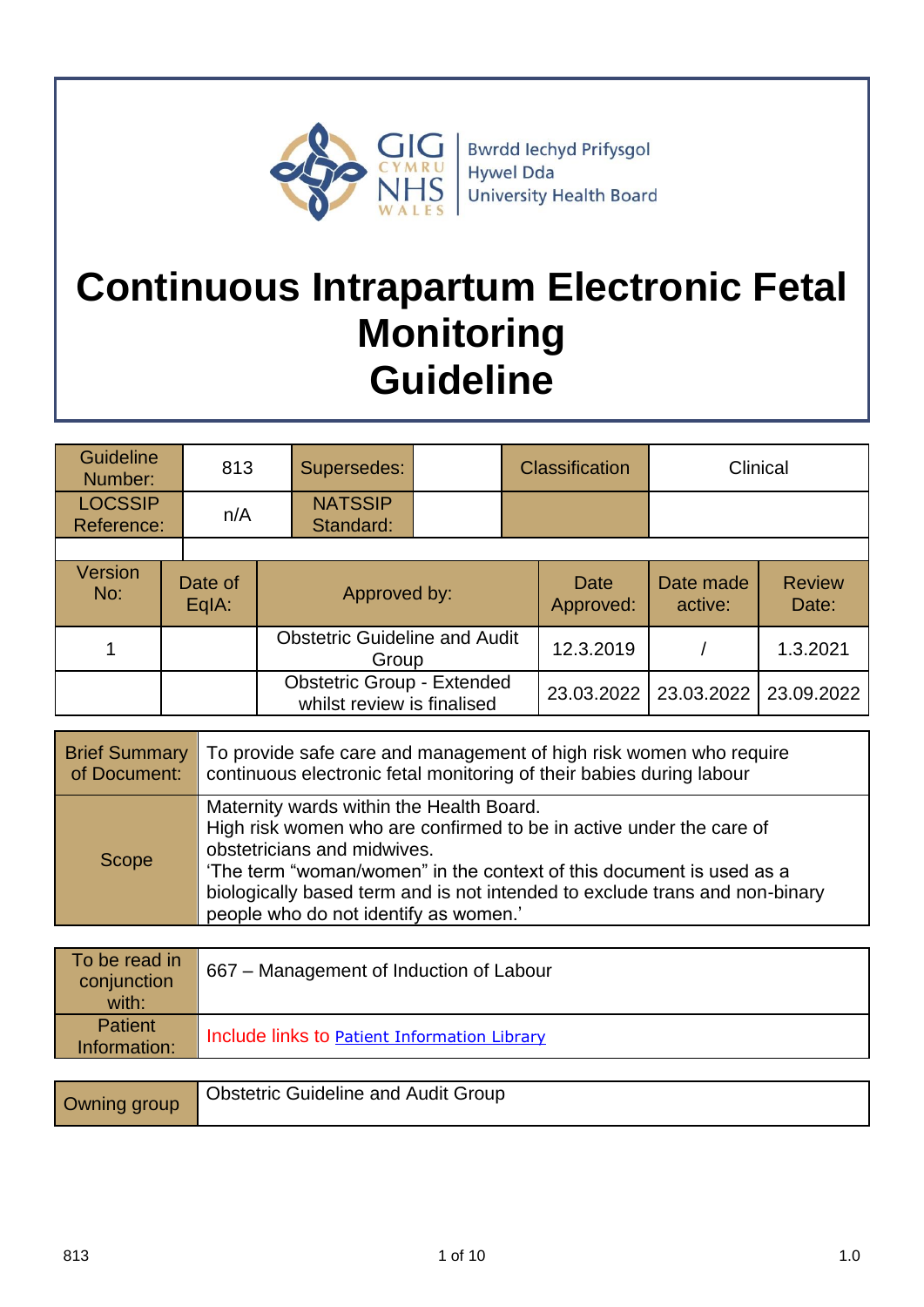| Reviews and updates |                                  |                   |  |  |
|---------------------|----------------------------------|-------------------|--|--|
| no:                 | Version   Summary of Amendments: | Date<br>Approved: |  |  |
|                     | New guideline                    | 12.3.2019         |  |  |

### Glossary of terms

| Term        | <b>Definition</b>                                  |
|-------------|----------------------------------------------------|
| <b>CLC</b>  | Consultant led care                                |
| <b>CTG</b>  | Cardiotocograph                                    |
| <b>EFM</b>  | Electronic fetal monitoring                        |
| <b>FHR</b>  | Fetal heart rate                                   |
| <b>FSE</b>  | Fetal scalp electrode                              |
| <b>TENS</b> | <b>Transcutaneous Electrical Nerve Stimulation</b> |
| <b>MLC</b>  | Midwife led care                                   |

| Keywords | Continuous electronic fetal monitoring, cardiotocograph, intrapartum, high risk |
|----------|---------------------------------------------------------------------------------|
|          | women                                                                           |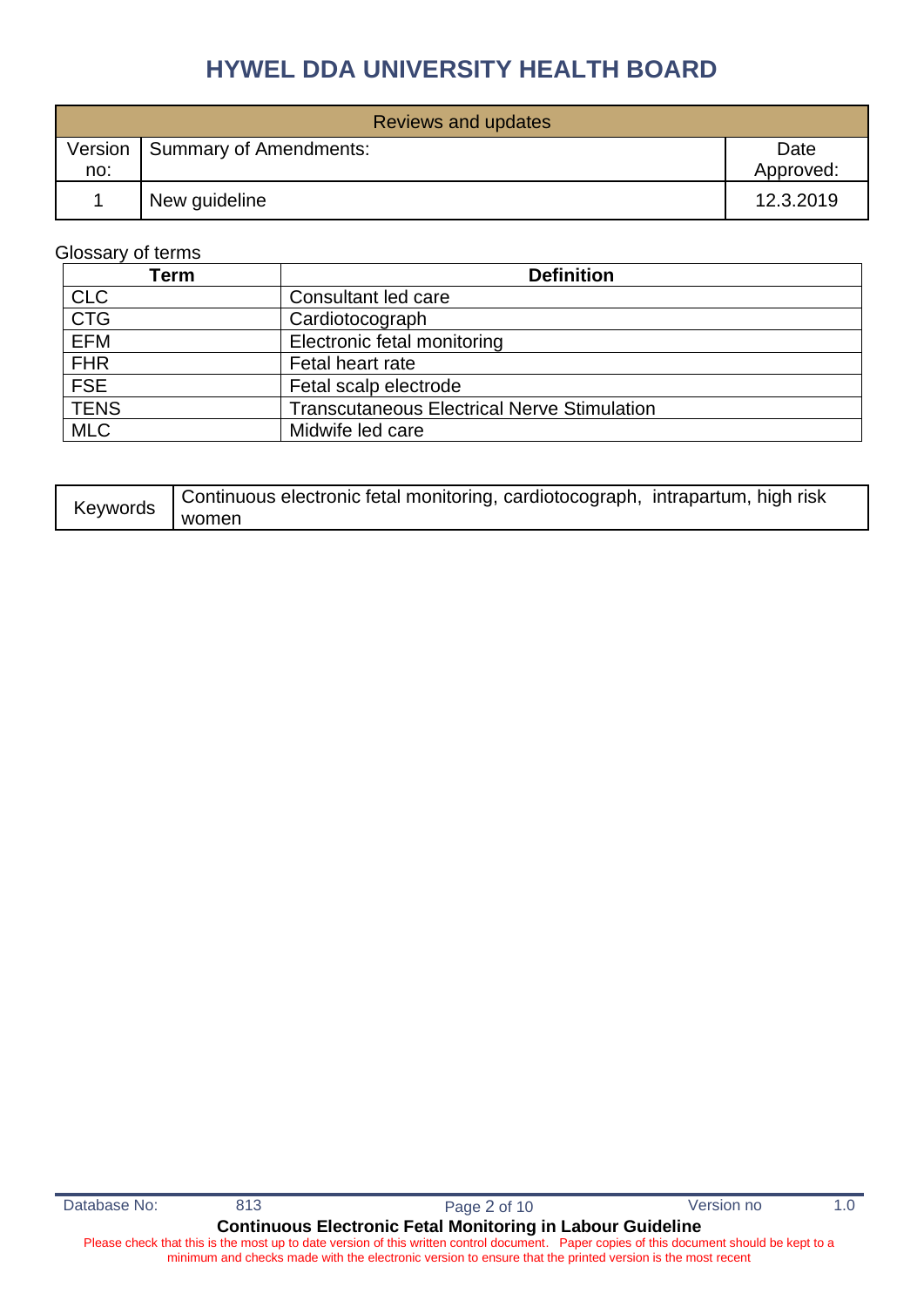## **Contents**

| 1 <sub>1</sub> |                                                                     |  |
|----------------|---------------------------------------------------------------------|--|
| 2.             |                                                                     |  |
| 3.             |                                                                     |  |
| 4.             |                                                                     |  |
| 5.             |                                                                     |  |
| 6.             | INTERPRETATION OF THE CTG RECORDING IN LABOUR (APPENDIX 1)5         |  |
| 7 <sub>1</sub> |                                                                     |  |
| 8.             |                                                                     |  |
| 9.             |                                                                     |  |
| 10.            |                                                                     |  |
| 11.            |                                                                     |  |
| 12.            | APPENDIX 2 - FEATURES OF HYPROXIA CLASSIFICATION CHART 9            |  |
| 13.            | APPENDIX 3 - TROUBLESHOOTING FOR INTRAPARTUM CONTINUOUS FETAL HEART |  |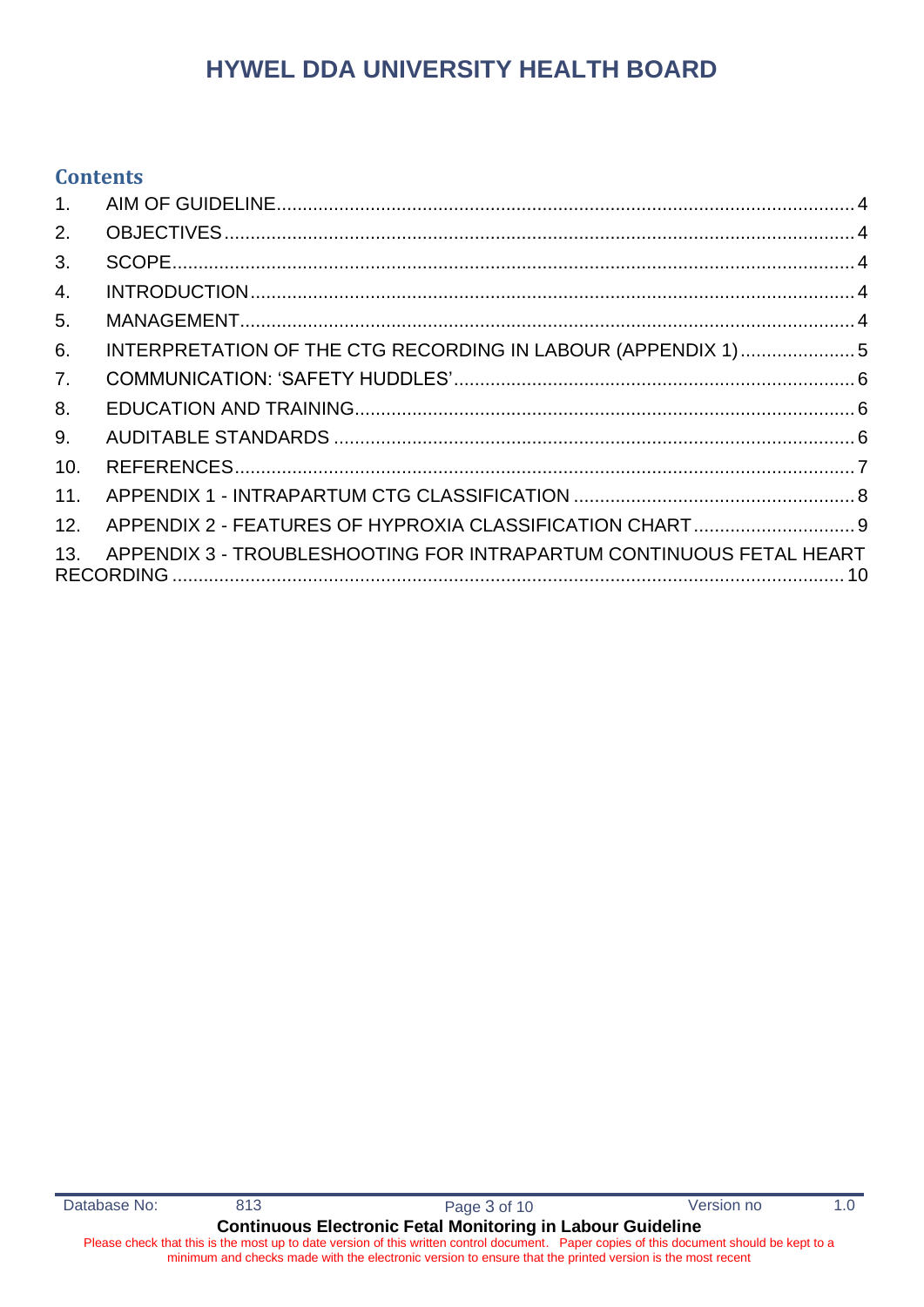#### <span id="page-3-0"></span>**1. AIM OF GUIDELINE**

The purpose of this guideline is to provide guidance and standardise the documentation, interpretation and management of continuous electronic intrapartum fetal monitoring.

#### <span id="page-3-1"></span>**2. OBJECTIVES**

The objective of continuous electronic fetal monitoring in labour is to reduce fetal mortality/morbidity by ensuring that any fetal hypoxic insult is identified in time to allow either:

- Removal/amelioration of the hypoxic insult
- Delivery of the fetus from the uterus before irreversible asphyxial damage occurs

### <span id="page-3-2"></span>**3. SCOPE**

Women assessed as being high risk and booked for Consultant-led care (CLC) will require continuous EFM once in established labour and where there is a risk factor for fetal compromise

#### <span id="page-3-3"></span>**4. INTRODUCTION**

The aim of monitoring the fetal heart rate in labour is to detect those babies who may be compromised or potentially compromised by a shortage of oxygen (fetal hypoxia). If the shortage of oxygen is either prolonged or severe, babies are at risk of being born with a disability or of dying either during labour or shortly after.

When there are maternal or fetal conditions that increase the risk of intrapartum hypoxia continuous Electronic Fetal Monitoring (EFM) is recommended, to provide the clinician with a period of continuous tracing of the fetal heart.

#### <span id="page-3-4"></span>**5. MANAGEMENT**

### **5.1 Technique for performing continuous electronic fetal monitoring**

- Need to ensure the EFM monitor is clean, fully equipped and correct EFM tracing paper is used.
- EFM monitor must be checked to ensure the date and time clocks are correctly set.
- Settings on CTG machines should be standardised so that paper speed is set to 1 centimetre per minute
- Sensitivity displays are set to 20 beats per minute (bpm/cm)
- FHR range displays of 50-210 bpm are used
- Ensure the tocogaph pressure is correctly set to 10 to 20
- Perform abdominal palpation and auscultation of fetal heart using a Pinard stethoscope before continuous monitoring is commenced.
- The mother should lie on her left side in a comfortable and supportive position on a bed/couch to prevent aorto-caval compression
- The tocograph transducer should be placed where the fetal heart was heard
- The maternal pulse oximeter should be used continuously to ensure differentiation between maternal and fetal heart rate.
- Application of a fetal scalp electrode (FSE) should be considered where cardiotocograph tracing is of poor quality using an abdominal transducer.

#### **5.2 Telemetry**

• This should be offered, when available, to women to encourage mobility and normalisation.

#### **5.3 Twins**

| Database No: | 813 | Page 4 of 10                                                                                                                              | Version no | 1.0 |
|--------------|-----|-------------------------------------------------------------------------------------------------------------------------------------------|------------|-----|
|              |     | <b>Continuous Electronic Fetal Monitoring in Labour Guideline</b>                                                                         |            |     |
|              |     | Please check that this is the most up to date version of this written control document. Paper copies of this document should be kept to a |            |     |
|              |     | minimum and checks made with the electronic version to ensure that the printed version is the most recent                                 |            |     |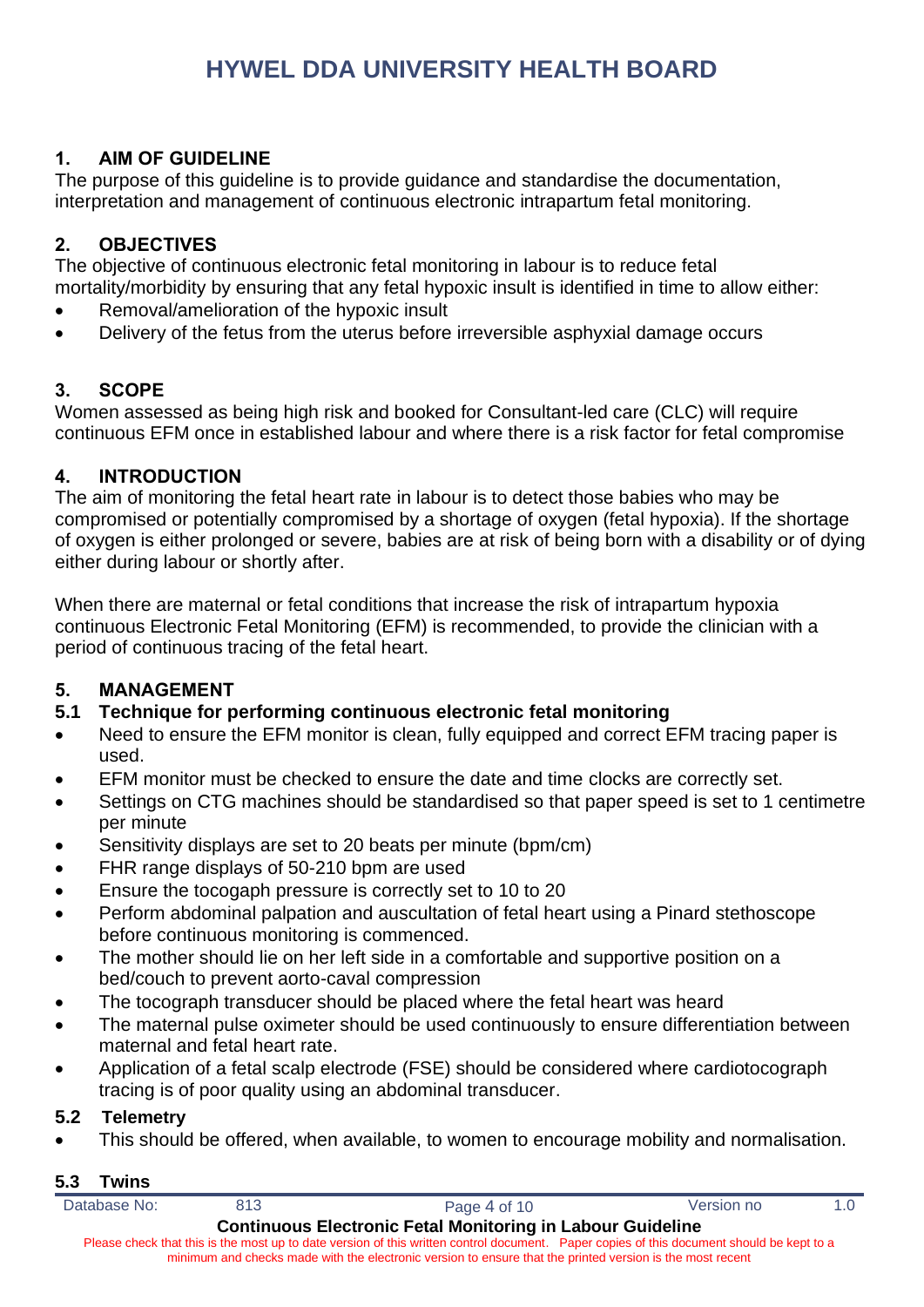- An ultrasound examination should be performed prior to commencing any CTG in a twin pregnancy to confirm location of two individual fetal hearts.
- An FSE should be applied to twin one if cephalic as soon as physically possible. The 20 beat separation of two fetal hearts should be applied to differentiate both fetal heart rates.

### **5.4 Uterine Activity**

- In order for the CTG to be assessed accurately effectively recording contractions is a vital element therefore every effort should be made to record on the CTG the presence of contractions.
- Contractions should always be palpated and a perceived perception of frequency and strength recorded
- Any difficulties in monitoring the contractions should be evidenced within the maternal records including actions taken.
- Escalate to the midwifery co-ordinator.

### **5.5 Record Keeping**

- A label must be completed and attached prior to the start of the tracing completed with:
- the woman's name
- Date of birth
- Hospital number
- The date
- The woman's pulse
- Reason for continuous EFM
- Following birth the following must be written on the CTG tracing:
- Mode of birth
- Time of birth
- The outcome
- Signature of midwife
- The paper CTG tracing needs to be stored in the designated wallet and placed appropriately in the maternal records and kept for 25 years.
- The woman's details must be clearly recorded on the front of the wallet. This may become electronic in the future.
- All relevant information that may affect the fetal heart should also be noted contemporaneously on the cardiotocograph (eg. vaginal examinations, administration of drugs, vomiting, sitting for epidural insertion).
- Any member of staff who is asked to provide an opinion on a trace should date/time and sign the cardiotocograph and note any findings in the maternal case notes. The same should happen at any staff change over.
- Following delivery the mode of birth, time, outcome and signature of midwife must be written on the cardiotocograph (CTG) tracing.

### <span id="page-4-0"></span>**6. INTERPRETATION OF THE CTG RECORDING IN LABOUR (APPENDIX 1)**

• The CTG should be reviewed continuously and the FHR baseline recorded in the partogram every 15 minutes.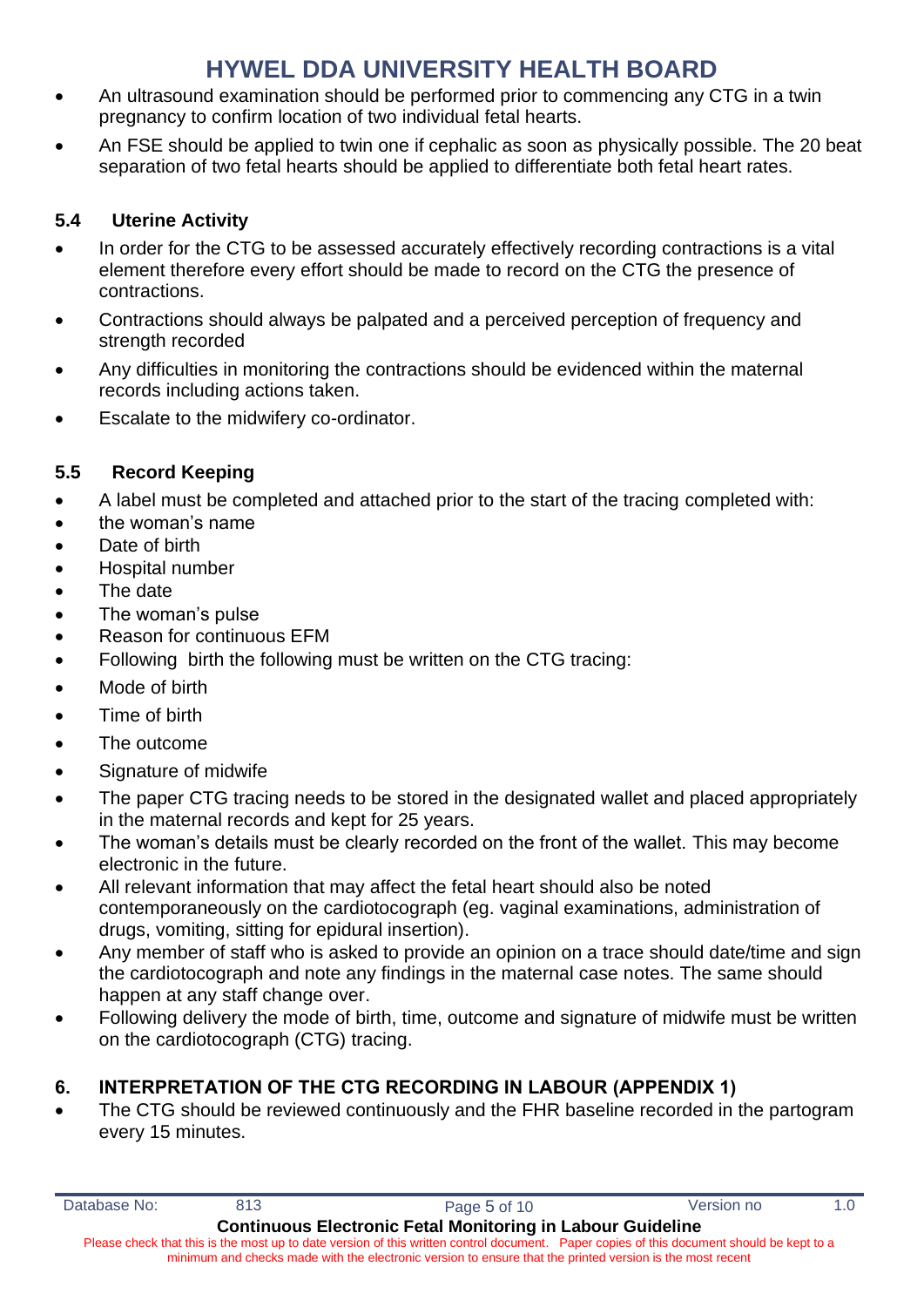- A structured review of the CTG tracing should be performed and documented in the notes every 60 minutes using the CTG Intrapartum Sticker (Appendix 1)
- This will take into account features indicating the fetal likelihood of hypoxia (Appendix 2)

### **6.1 Fresh Eyes**

- Assessment by two people using the **Fresh Eyes** approach must take place **at least every two hours** using the CTG Intrapartum Sticker
- When reviewing a CTG consideration of previous CTG tracings should be made to identify when the CTG was last normal.
- The overall clinical picture must be taken into consideration at all times when reviewing the CTG tracing

### **6.2 Quality of Monitoring**

- The quality of monitoring of both uterine activity and FHR must allow for accurate interpretation of the CTG tracing. If a problem is anticipated consider applying an FSE prior to the procedure being commenced.
- Refer to Troubleshooting for Fetal Heart Recordings Appendix 3.

### <span id="page-5-0"></span>**7. COMMUNICATION: 'SAFETY HUDDLES'**

- A Safety Huddle is a structured briefing for the leaders of key clinical teams. This will ensure everyone understands their roles and responsibilities in an incident and shares key clinical information relevant to patient safety.
- Where intrapartum care is complex or I. the event of an unexpected adverse outcome a safety huddle should be undertaken.

#### **7.1 Communication: General Principles**

- Maternal wishes and concerns should be discussed and recorded.
- The benefits, risks and limitations of continuous intrapartum fetal monitoring should be explained.
- Consent should be sought prior to any interventions.
- The woman should be included in the decision making process regarding her care.

#### <span id="page-5-1"></span>**8. EDUCATION AND TRAINING**

Health professionals performing, interpreting and managing CTGs and performing intermittent auscultation of the fetal heart during labour should update their skills regularly.

The updates should be multidisciplinary to ensure use of common terminology and shared understanding. Midwives and obstetricians will be allocated:

- Two hours on the PROMPT Mandatory day.
- Two hours on the Maternity Update Day.
- Two hours to be accessed via weekly CTG and Intrapartum Case Reflection.

#### <span id="page-5-2"></span>**9. AUDITABLE STANDARDS**

- The minimum data set that will be recorded on commencement of all CTG monitoring traces includes: woman's name, hospital number, date & time and maternal pulse.
- A minimum of hourly assessments on the CTG trace will be carried out during the intrapartum period by completing the **CTG Intrapartum Sticker,** signed and timed and attaching it to the CTG trace and in the maternal health record.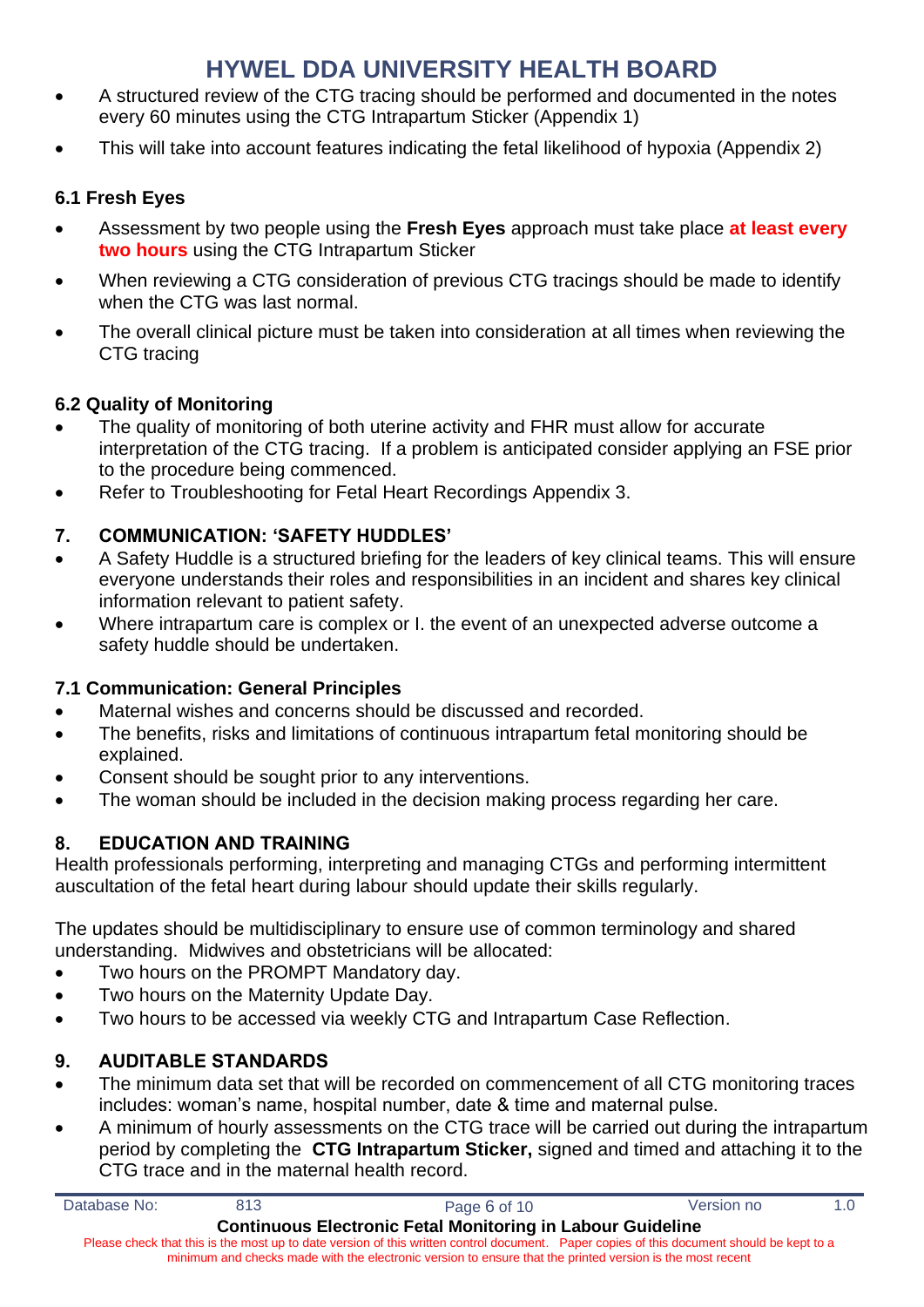- Assessments will be aimed to be performed hourly
- Fresh eyes reviews will be carried within a maximum of 2 hours from previous fresh eyes assessment by a midwife or an obstetrician.
- All intrapartum events that may affect the FHR will be recorded, signed and timed on the CTG trace.
- All second opinions provided during labour will be recorded, signed and timed on the CTG trace by the person providing the second opinion.
- In all cases when the CTG trace is assessed as Suspicious or Pathological an action plan will be documented on the CTG Intrapartum Sticker and the Labour and Delivery
- All intrapartum CTG traces will be stored in the CTG envelope securely attached to the maternal health record.
- The minimum data set that will be recorded on completion of CTG following birth includes: mode of delivery, date & time, signature.

### <span id="page-6-0"></span>**10. REFERENCES**

- Ayres-de-Campos D, Spong C, Chandraharan E ; for the FIGO Intrapartum Fetal Monitoring Expert Consensus Panel (2015) "FIGO consensus guidelines on intrapartum fetal monitoring: Cardiotocography" International Journal of Gynaecology and Obstetrics; 131(2015)13-24
- NICE (2017) Intrapartum care for healthy women and babies (CG190)
- Visser GH, Ayres-de-Campos D, FIGO Intrapartum Fetal Monitoring Expert Consensus Panel. FIGO consensus guidelines on intrapartum fetal monitoring: Adjunctive technologies. Int J Gynecol Obstet 2015;131:25–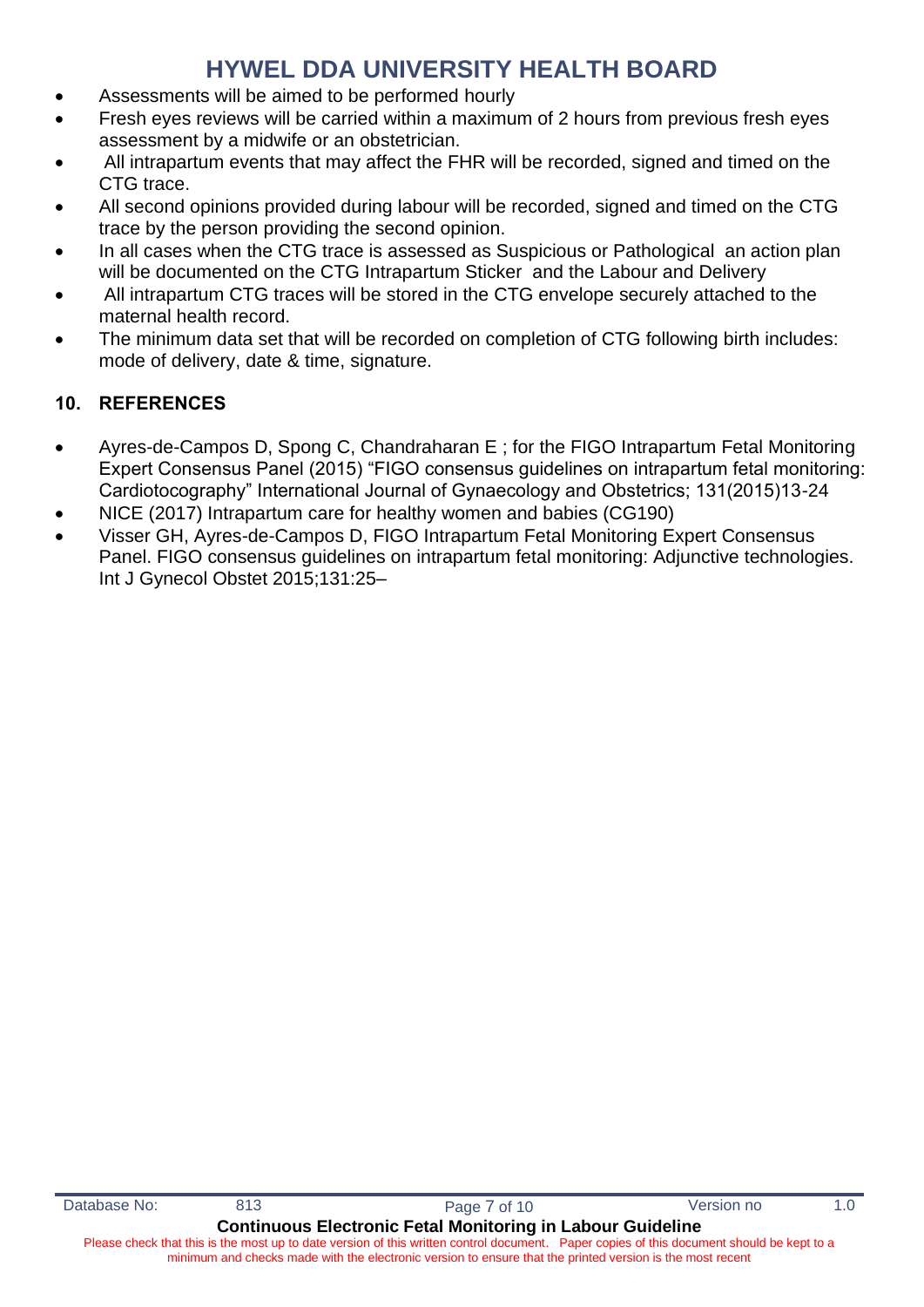### <span id="page-7-0"></span>**11. APPENDIX 1 - INTRAPARTUM CTG CLASSIFICATION**

| <b>INTRAPARTUM CTG CLASSIFICATION</b><br>To be performed hourly as a minimum |                                                                    |                                                                                                                                                                       |                                                                      |                                                                                                                                                                                        |                                                                |
|------------------------------------------------------------------------------|--------------------------------------------------------------------|-----------------------------------------------------------------------------------------------------------------------------------------------------------------------|----------------------------------------------------------------------|----------------------------------------------------------------------------------------------------------------------------------------------------------------------------------------|----------------------------------------------------------------|
| <b>Risk factors</b><br>(Please tick where<br>applicable)                     | <37 weeks<br><b>Meconium liquor</b><br>Slow rate of<br>progression | >41 weeks<br><b>Oxytocin infusion</b><br><b>Uterine Scar</b>                                                                                                          | <b>IUGR</b><br><b>Pyrexia</b><br><b>Evidence of</b><br><b>SEPSIS</b> | SROM > 24 hrs<br><b>Hyperstimulation</b><br><b>Multiple</b><br>pregnancy                                                                                                               | <b>APH</b><br><b>Epidural</b><br><b>Breech</b><br>presentation |
| <b>CLASSIFICATION</b>                                                        | <b>NORMAL</b>                                                      | <b>SUSPICIOUS</b>                                                                                                                                                     |                                                                      | <b>PATHOLOGICAL</b>                                                                                                                                                                    |                                                                |
| <b>Baseline</b><br>(Please tick)<br>Variability<br>(Please tick)             | $110 - 160$<br>$\bullet$<br>bpm<br>5 - 25 bpm                      | <b>Lacking at least</b><br>$\bullet$<br>one characteristic<br>of normality but<br>with no<br>pathological                                                             | $<$ 100 bpm<br>٠<br>٠<br>٠<br>$\bullet$                              | <b>Reduced variability</b><br>Increase variability<br>Sinusoidal pattern                                                                                                               |                                                                |
| <b>Decelerations</b><br>(Please tick)                                        | Non-<br>$\bullet$<br>repetitive<br>decelerations                   | features                                                                                                                                                              | ٠<br>٠                                                               | Repetitive late or prolonged decelerations for > 30<br>min (or >20min if reduced variability)<br>Deceleration > 5 min                                                                  |                                                                |
| Interpretation<br>(Please tick)                                              | No hypoxia/acidosis                                                | Low probability of<br>hypoxia/acidosis                                                                                                                                | High probability of hypoxia/acidosis                                 |                                                                                                                                                                                        |                                                                |
| <b>Clinical management</b><br>(Please tick)                                  | No intervention<br>necessary to improve<br>fetal oxygenation state | <b>Action to correct</b><br>$\bullet$<br>٠<br>reversible cause<br>if identified<br>$\bullet$<br><b>Close monitoring</b><br>$\bullet$<br>٠<br>or adjunctive<br>methods |                                                                      | Immediate action to correct reversible causes with<br>adjunctive methods<br>If this is not possible expedite delivery<br>In acute situations immediate delivery should<br>accomplished |                                                                |
| <b>Management</b>                                                            |                                                                    |                                                                                                                                                                       |                                                                      |                                                                                                                                                                                        |                                                                |
| <b>Reviewed by</b><br>(Print name)                                           |                                                                    |                                                                                                                                                                       |                                                                      | FRESH EYES minimum every 2 hrs. (2 clinicians required)                                                                                                                                |                                                                |
| Date and time                                                                |                                                                    |                                                                                                                                                                       |                                                                      |                                                                                                                                                                                        |                                                                |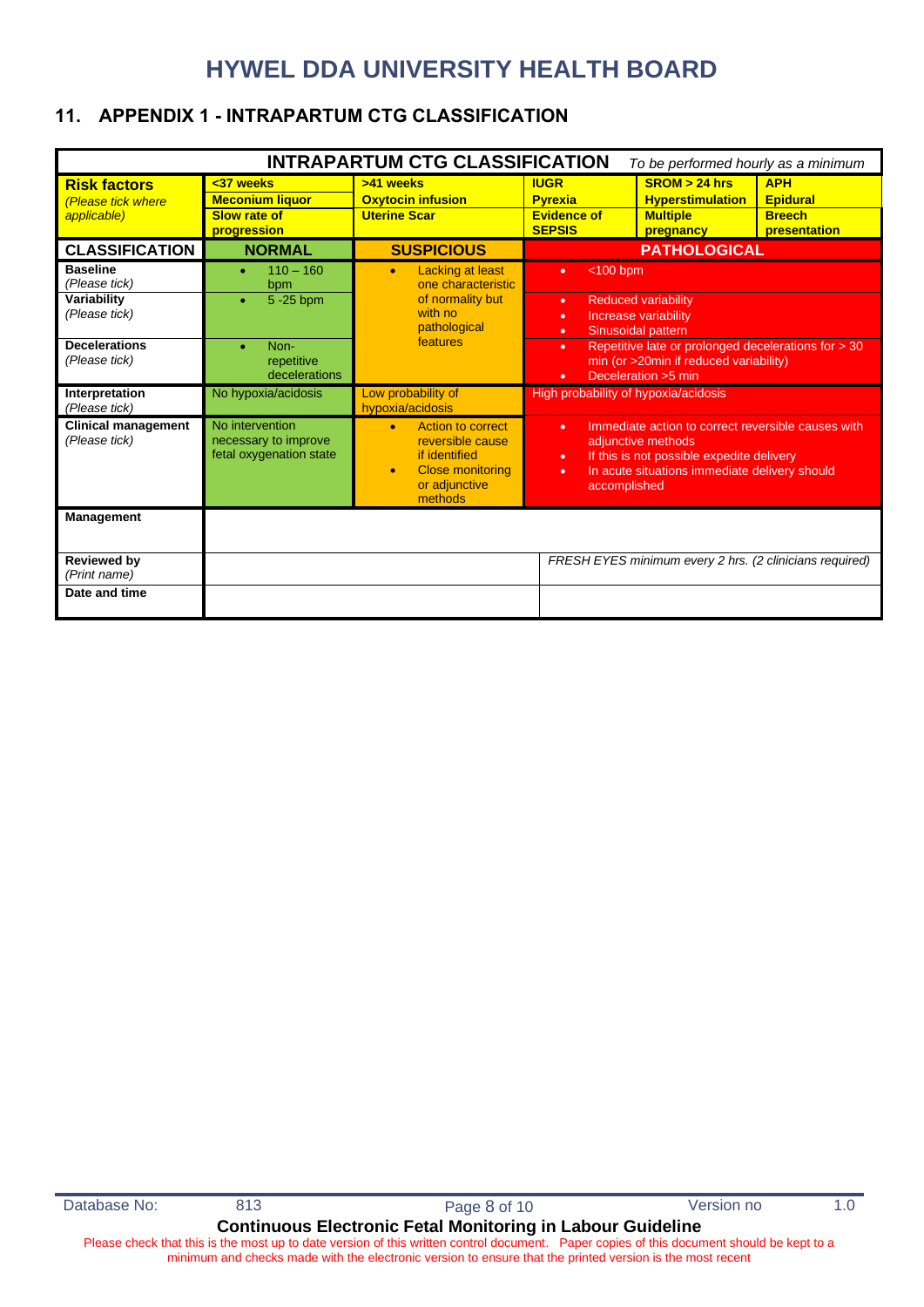### <span id="page-8-0"></span>**12. APPENDIX 2 - FEATURES OF HYPROXIA CLASSIFICATION CHART**

| <b>Hypoxia</b>                                                                                                                                 | <b>Features</b>                                                                                                                                                                                                                                                                                                                                                                                                      | <b>Management</b>                                                                                                                                                                                                                                                                                                                                                                                                                                           |  |  |
|------------------------------------------------------------------------------------------------------------------------------------------------|----------------------------------------------------------------------------------------------------------------------------------------------------------------------------------------------------------------------------------------------------------------------------------------------------------------------------------------------------------------------------------------------------------------------|-------------------------------------------------------------------------------------------------------------------------------------------------------------------------------------------------------------------------------------------------------------------------------------------------------------------------------------------------------------------------------------------------------------------------------------------------------------|--|--|
| Hypoxia<br>$\frac{1}{2}$                                                                                                                       | <b>Baseline appropriate for G.A.</b><br>Normal variability and cycling<br>No repetitive decelerations                                                                                                                                                                                                                                                                                                                | Consider whether the CTG needs to continue.<br>If continuing the CTG perform routine hourly review. (see CTG<br><b>Assessment Tool below)</b>                                                                                                                                                                                                                                                                                                               |  |  |
|                                                                                                                                                |                                                                                                                                                                                                                                                                                                                                                                                                                      | <b>Evidence of Hypoxia</b>                                                                                                                                                                                                                                                                                                                                                                                                                                  |  |  |
| Hypoxia<br>Chronic                                                                                                                             | Higher baseline than expected for<br>$\bullet$<br>G.A.<br>Reduced variability and/ or absence<br>$\bullet$<br>of cycling<br>Absence of accelerations<br>$\bullet$<br><b>Shallow decelerations</b><br>$\bullet$<br><b>Consider the clinical indicators:</b><br>$\bullet$<br>reduced fetal<br>movements, thick meconium,<br>$\bullet$<br>bleeding,<br>evidence of chorioamnionitis.<br>$\bullet$<br>postmaturity, IUGR | <b>Avoid further stress</b><br>Expedite delivery, if delivery is not imminent<br>$\bullet$                                                                                                                                                                                                                                                                                                                                                                  |  |  |
| Gradually<br>Evolving<br>Hypoxia                                                                                                               | <b>Compensated</b><br>Rise in the baseline (with normal<br>$\bullet$<br>variability and stable baseline)<br>preceded by decelerations and loss<br>of accelerations                                                                                                                                                                                                                                                   | Likely to respond to conservative interventions (see below)<br>Regular review every 30-60 minutes to assess for signs of further<br>hypoxic change, and that the intervention resulted in an improvement.<br>Other causes such as reduced placental reserve MUST be considered<br>$\bullet$<br>and addressed accordingly.                                                                                                                                   |  |  |
|                                                                                                                                                | <b>Decompensated</b><br>Rise in the baseline (with normal<br>$\bullet$<br>variability anstable baseline)<br>preceded by decelerations and loss<br>of accelerations                                                                                                                                                                                                                                                   | Needs urgent intervention to reverse the hypoxic insult (remove<br>$\bullet$<br>prostaglandin pessary, stop oxytocin infusion, tocolysis)<br>$\bullet$<br>Delivery should be expedited, if no signs of improvement are seen<br>$\bullet$                                                                                                                                                                                                                    |  |  |
|                                                                                                                                                |                                                                                                                                                                                                                                                                                                                                                                                                                      | <b>First Stage</b>                                                                                                                                                                                                                                                                                                                                                                                                                                          |  |  |
| <b>Subacute</b><br>Hypoxia                                                                                                                     | More time spent during decelerations<br>$\bullet$<br>than at the baseline<br>May be associated with saltatory<br>$\bullet$<br>pattern(increased variability)                                                                                                                                                                                                                                                         | Remove prostaglandins/stop oxytocin infusion<br>If no improvement, needs urgent tocolysis<br>If still no evidence of improvement within 10-15 minutes, review<br>situation and expedite delivery<br><b>Second Stage</b><br>Stop maternal active pushing during contractions until improvement is<br>$\bullet$<br>noted.<br>If no improvement is noted, consider tocolysis if delivery is not<br>imminent or expedite delivery by operative vaginal delivery |  |  |
|                                                                                                                                                |                                                                                                                                                                                                                                                                                                                                                                                                                      | Preceded by reduced variability and lack of cycling or<br>reduced variability within the first 3 minutes                                                                                                                                                                                                                                                                                                                                                    |  |  |
| Hypoxia<br>Acute                                                                                                                               | <b>Prolonged Deceleration (&gt; 3 minutes)</b>                                                                                                                                                                                                                                                                                                                                                                       | <b>IMMEDIATE DELIVERY IS THE SAFEST OPTION</b><br>Preceded by normal variability and cycling and normal<br>variability during the first 3 minutes of the deceleration<br>(see 3-minute rule above)                                                                                                                                                                                                                                                          |  |  |
|                                                                                                                                                |                                                                                                                                                                                                                                                                                                                                                                                                                      | Exclude the 3 accidents (i.e. cord prolapse, placental abruption, uterine<br>rupture - if an accident is suspected prepare for immediate delivery)<br><b>Correct reversible causes</b><br>If no improvement by 9 minutes or any of the accidents<br>diagnosed immediate delivery by the safest and quickest route                                                                                                                                           |  |  |
| <b>Unable to Ascertain</b><br>maternal heart rate)<br>possible recording of<br>signal quality<br>uncertain baseline<br>fetal wellbeing<br>Poor | Escalate to senior team<br>Consider additional Techniques, if appropriate eg.) scalp stimulation, ultrasound scan<br>$\bullet$<br>Consider the application of FSE to improve signal quality                                                                                                                                                                                                                          |                                                                                                                                                                                                                                                                                                                                                                                                                                                             |  |  |
| Database No:                                                                                                                                   | 813                                                                                                                                                                                                                                                                                                                                                                                                                  | Version no<br>1.0<br>Page 9 of 10<br><b>Continuous Electronic Fetal Monitoring in Labour Guideline</b>                                                                                                                                                                                                                                                                                                                                                      |  |  |

Please check that this is the most up to date version of this written control document. Paper copies of this document should be kept to a minimum and checks made with the electronic version to ensure that the printed version is the most recent